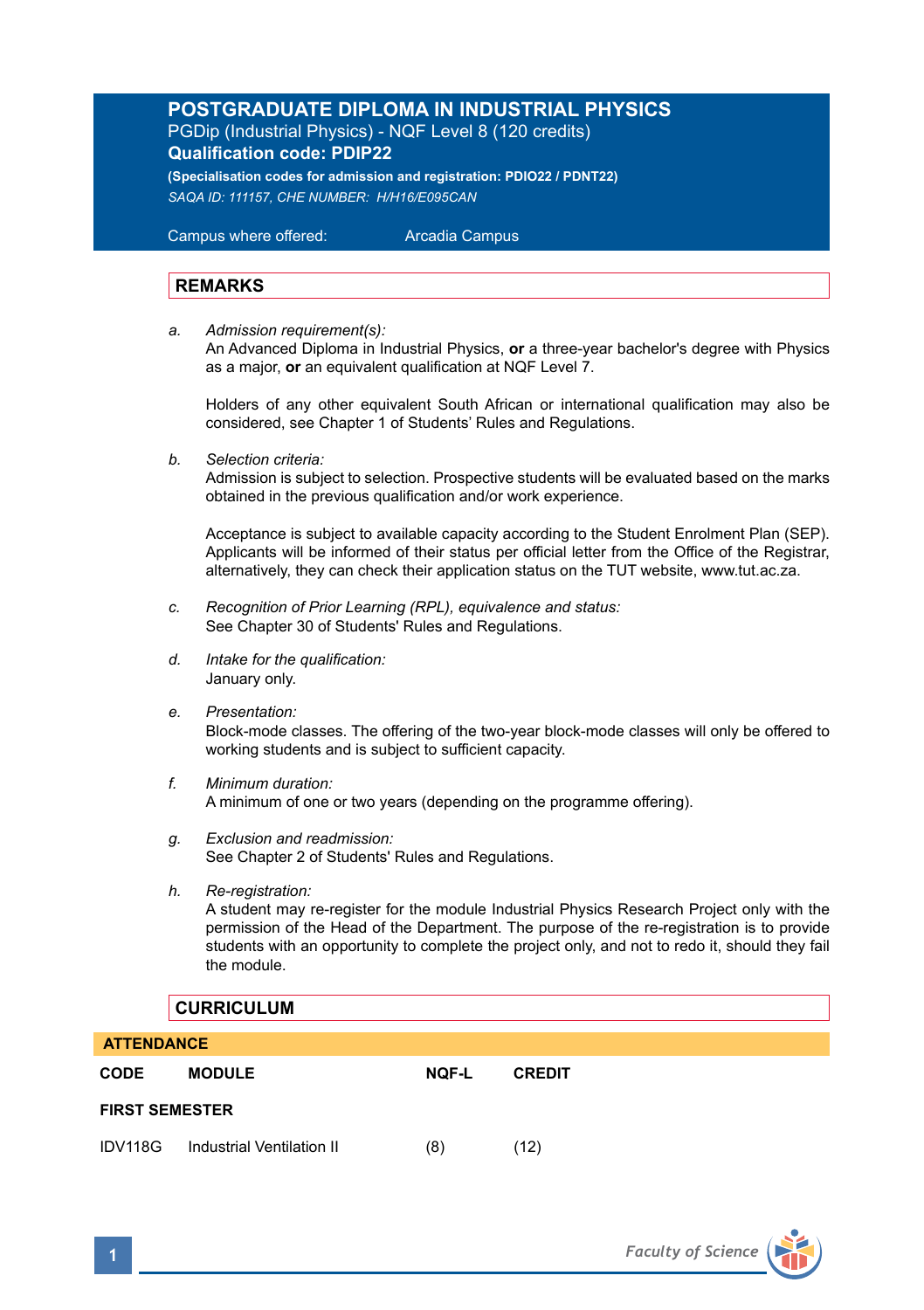| <b>SECOND SEMESTER</b>               |                      |                                                                                                                           |     |      |  |  |
|--------------------------------------|----------------------|---------------------------------------------------------------------------------------------------------------------------|-----|------|--|--|
|                                      | ATN118G              | Analytical Techniques for<br>Nanotechnology                                                                               | (8) | (12) |  |  |
|                                      | <b>PHO118G</b>       | Photovoltaic Technology                                                                                                   | (8) | (12) |  |  |
|                                      |                      | plus one of the following options. Students should have the necessary underbuild on<br>NQF level 7 for the chosen option: |     |      |  |  |
| <b>Nuclear Technology (PDNT22):</b>  |                      |                                                                                                                           |     |      |  |  |
|                                      | <b>ANB108G</b>       | Accelerators and Nuclear<br>Reactors II                                                                                   | (8) | (18) |  |  |
|                                      | <b>NTR108G</b>       | Industrial Physics Research<br>Project                                                                                    | (8) | (36) |  |  |
|                                      | NTR <sub>118</sub> R | <b>Industrial Physics Research</b><br>Project (re-registration) (first-<br>semester module, see<br>paragraph h)           | (8) | (0)  |  |  |
|                                      | RPD108G              | Radiation Protection Dosimetry II                                                                                         | (8) | (18) |  |  |
| Photonics (PDIO22):                  |                      |                                                                                                                           |     |      |  |  |
|                                      | <b>IOR108G</b>       | <b>Industrial Physics Research</b><br>Project                                                                             | (8) | (36) |  |  |
|                                      | <b>IOR118R</b>       | <b>Industrial Physics Research</b><br>Project (re-registration) (first-<br>semester module, see<br>paragraph h)           | (8) | (0)  |  |  |
|                                      | LFO108G              | Laser and Fibre Optics II                                                                                                 | (8) | (18) |  |  |
|                                      | OPD108G              | <b>Optical Design II</b>                                                                                                  | (8) | (18) |  |  |
| TOTAL CREDITS FOR THE QUALIFICATION: |                      |                                                                                                                           |     | 120  |  |  |

QSS118G Quantum and Solid State (8) (12)

Physics II

# **MODULE INFORMATION (OVERVIEW OF SYLLABUS)**

The syllabus content is subject to change to accommodate industry changes. Please note that a more detailed syllabus is available at the Department or in the study guide that is applicable to a particular module. At time of publication, the syllabus content was defined as follows:

# **A**

#### **ACCELERATORS AND NUCLEAR REACTORS II (ANB108G) 1 X 3-HOUR PAPER** *(Module custodian: Department of Physics)*

Accelerator physics; Ion beams in materials science and technology; Nuclear reactor theory and technology; Nuclear waste management; and Socio-economic impact of nuclear technology. (Total notional time: 180 hours)

### **ANALYTICAL TECHNIQUES FOR NANOTECHNOLOGY (ATN118G) 1 X 3-HOUR PAPER** *(Module custodian: Department of Physics)*

Scanning electron microscopy; Secondary ion mass spectrometry; X-ray diffraction; UV-Vis spectrophotometry; and FTIR spectrometry. (Total notional time: 120 hours)